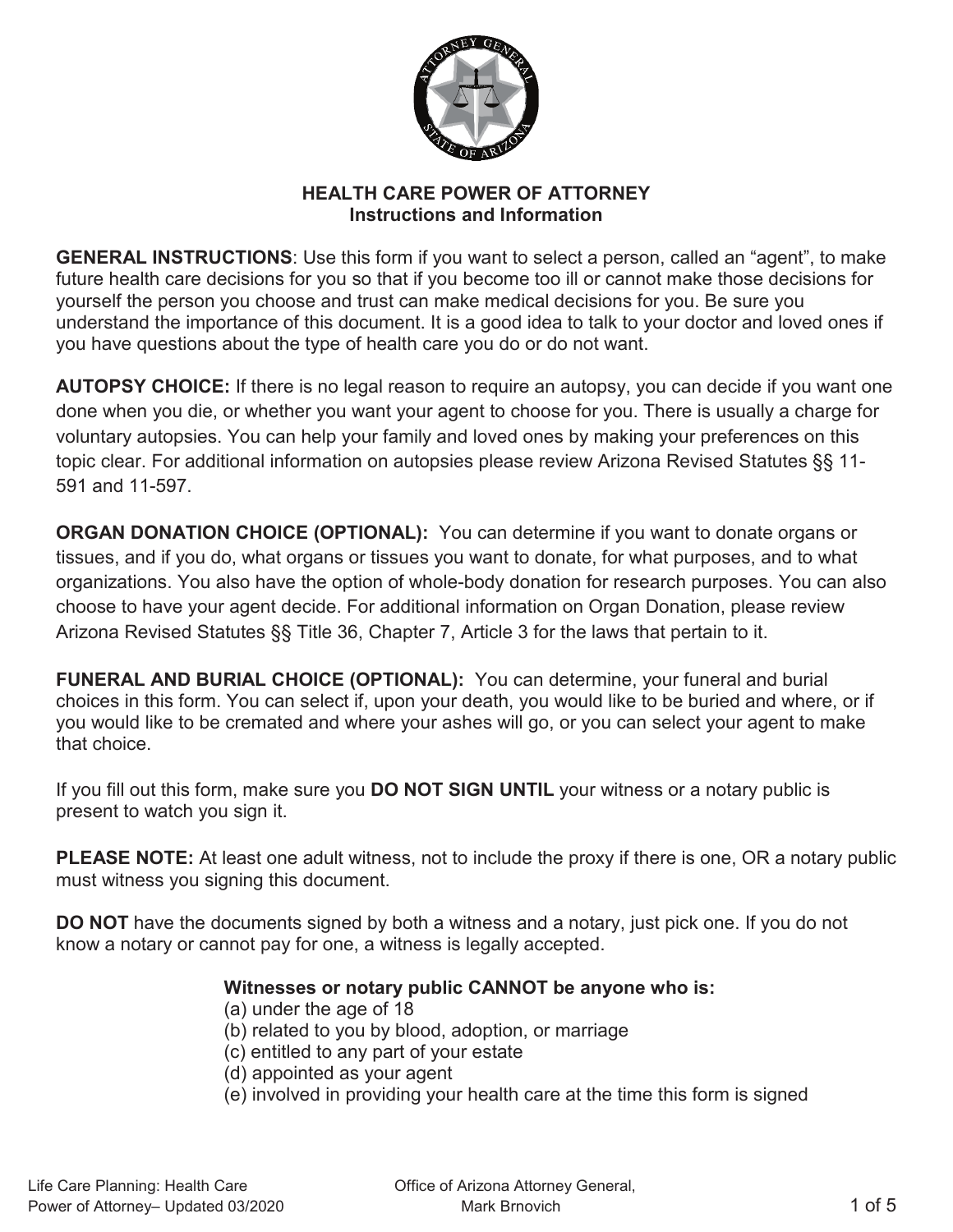#### **OFFICE OF THE ARIZONA ATTORNEY GENERAL MARK BRNOVICH**

#### **Health Care Power of Attorney**

| My Information (I am the "Principal"):                              |                                                                                                                                                                               |
|---------------------------------------------------------------------|-------------------------------------------------------------------------------------------------------------------------------------------------------------------------------|
|                                                                     |                                                                                                                                                                               |
|                                                                     |                                                                                                                                                                               |
|                                                                     |                                                                                                                                                                               |
| Selection of my health care power of attorney and alternate:        |                                                                                                                                                                               |
|                                                                     | I choose the following person to act as my agent to make health care decisions for me:                                                                                        |
|                                                                     |                                                                                                                                                                               |
|                                                                     |                                                                                                                                                                               |
| <u> 1989 - Johann John Stone, mars eta erromaniar eta erromania</u> | Cell Phone: _______________________________                                                                                                                                   |
|                                                                     | I choose the following person to act as an alternate to make health care decisions for me if my first<br>agent is unavailable, unwilling, or unable to make decisions for me: |
|                                                                     |                                                                                                                                                                               |
|                                                                     |                                                                                                                                                                               |
|                                                                     | Cell Phone: <u>______</u>                                                                                                                                                     |

I AUTHORIZE my agent to make health care decisions for me when I cannot make or communicate my own health care decisions. I want my agent to make all such decisions for me except any decisions that I have expressly stated in this form that I do not authorize him/her to make. My agent should explain to me any choices he or she made if I am able to understand. I further authorize my agent to have access to my "personal protected health care information and medical records". This appointment is effective unless it is revoked by me or by a court order.

**Health care decisions that I expressly DO NOT AUTHORIZE if I am unable to make decisions for myself**: (Explain or write in "None")

 $\mathcal{L}_\mathcal{L} = \{ \mathcal{L}_\mathcal{L} = \{ \mathcal{L}_\mathcal{L} = \{ \mathcal{L}_\mathcal{L} = \{ \mathcal{L}_\mathcal{L} = \{ \mathcal{L}_\mathcal{L} = \{ \mathcal{L}_\mathcal{L} = \{ \mathcal{L}_\mathcal{L} = \{ \mathcal{L}_\mathcal{L} = \{ \mathcal{L}_\mathcal{L} = \{ \mathcal{L}_\mathcal{L} = \{ \mathcal{L}_\mathcal{L} = \{ \mathcal{L}_\mathcal{L} = \{ \mathcal{L}_\mathcal{L} = \{ \mathcal{L}_\mathcal{$ 

 $\mathcal{L}_\mathcal{L} = \mathcal{L}_\mathcal{L} = \mathcal{L}_\mathcal{L} = \mathcal{L}_\mathcal{L} = \mathcal{L}_\mathcal{L} = \mathcal{L}_\mathcal{L} = \mathcal{L}_\mathcal{L} = \mathcal{L}_\mathcal{L} = \mathcal{L}_\mathcal{L} = \mathcal{L}_\mathcal{L} = \mathcal{L}_\mathcal{L} = \mathcal{L}_\mathcal{L} = \mathcal{L}_\mathcal{L} = \mathcal{L}_\mathcal{L} = \mathcal{L}_\mathcal{L} = \mathcal{L}_\mathcal{L} = \mathcal{L}_\mathcal{L}$  $\mathcal{L}_\mathcal{L} = \{ \mathcal{L}_\mathcal{L} = \{ \mathcal{L}_\mathcal{L} = \{ \mathcal{L}_\mathcal{L} = \{ \mathcal{L}_\mathcal{L} = \{ \mathcal{L}_\mathcal{L} = \{ \mathcal{L}_\mathcal{L} = \{ \mathcal{L}_\mathcal{L} = \{ \mathcal{L}_\mathcal{L} = \{ \mathcal{L}_\mathcal{L} = \{ \mathcal{L}_\mathcal{L} = \{ \mathcal{L}_\mathcal{L} = \{ \mathcal{L}_\mathcal{L} = \{ \mathcal{L}_\mathcal{L} = \{ \mathcal{L}_\mathcal{$ 

#### **My specific wishes regarding autopsy (additional information on page 1):**

\*Please note that if not required by law a voluntary autopsy may cost money. Initial your choice.

- **\_\_\_\_\_:** Upon my death I DO NOT consent to a voluntary autopsy.
- **\_\_\_\_\_:** Upon my death I DO consent to a voluntary autopsy.
- **\_\_\_\_\_:** My agent may give or refuse consent for an autopsy.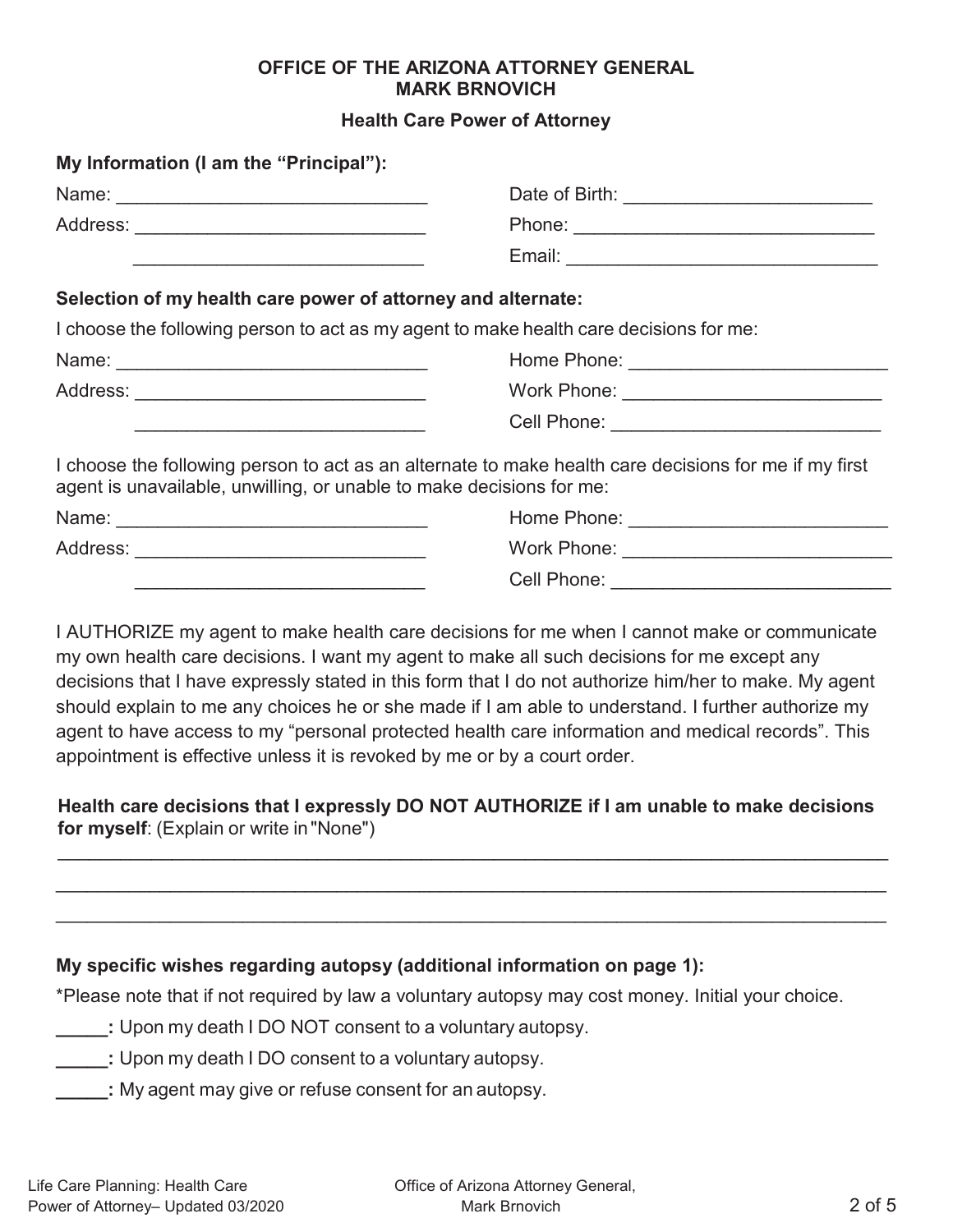# **My specific wishes regarding organ donation (additional information on page 1):**

If you do not initial this section your agent may make these decisions for you. Initial your choice.

- **\_\_\_\_\_:** I DO NOT WANT to make an organ or tissue donation, and I DO NOT want this donation authorized on my behalf by my agent or my family.
- **\_\_\_\_\_:** I have already signed a written agreement or donor card regarding donation with the following individual or institution: **with a set of the set of the set of the set of the set of the set of the set of the set of the set of the set of the set of the set of the set of the set of the set of the set of the set of the**

**\_\_\_\_\_:** I DO WANT to make an organ or tissue donation when I die. Here are my directions:

## **1. What organs/tissues I choose to donate (initial below):**

- a. **\_\_\_\_\_:** Whole body
- b. **\_\_\_\_\_:** Any needed parts or organs
- c. **\_\_\_\_\_:** These parts or organs only:
	- i.

## **2. I am donating organs/tissue for (initial below):**

- a. **\_\_\_\_\_:** Any legally authorized purpose
- b. **\_\_\_\_\_:** Transplant or therapeutic purposes only
- c. **\_\_\_\_\_:** Research only
- d. **\_\_\_\_\_:** Other: \_\_\_\_\_\_\_\_\_\_\_\_\_\_\_\_\_\_\_\_\_\_\_\_\_\_\_\_\_\_\_\_\_\_\_\_\_\_\_\_\_\_\_\_\_\_\_\_\_\_\_\_\_\_\_

# **3. The organization or person I want my organs/tissue to go to are (initial below):**

- a. <u>\_\_\_\_\_</u>:
	- b. **\_\_\_\_\_:** Any that my agent chooses

# **My specific wishes regarding funeral and burial disposition (additional information on page 1):**

 $\mathcal{L}_\text{max}$  , and the contribution of the contribution of the contribution of the contribution of the contribution of the contribution of the contribution of the contribution of the contribution of the contribution of t

- **\_\_\_\_\_:** Upon my death, I direct my body to be buried. (Instead of cremated)
- **:** Upon my death, I direct my body to be buried in:
- **\_\_\_\_\_:** Upon my death, I direct my body to be cremated.
- **\_\_\_\_\_: Upon my death, I direct my body to be cremated with my ashes to be \_\_\_\_\_\_\_\_\_\_\_\_**

**\_\_\_\_\_:** My agent will make all funeral and burial decisions.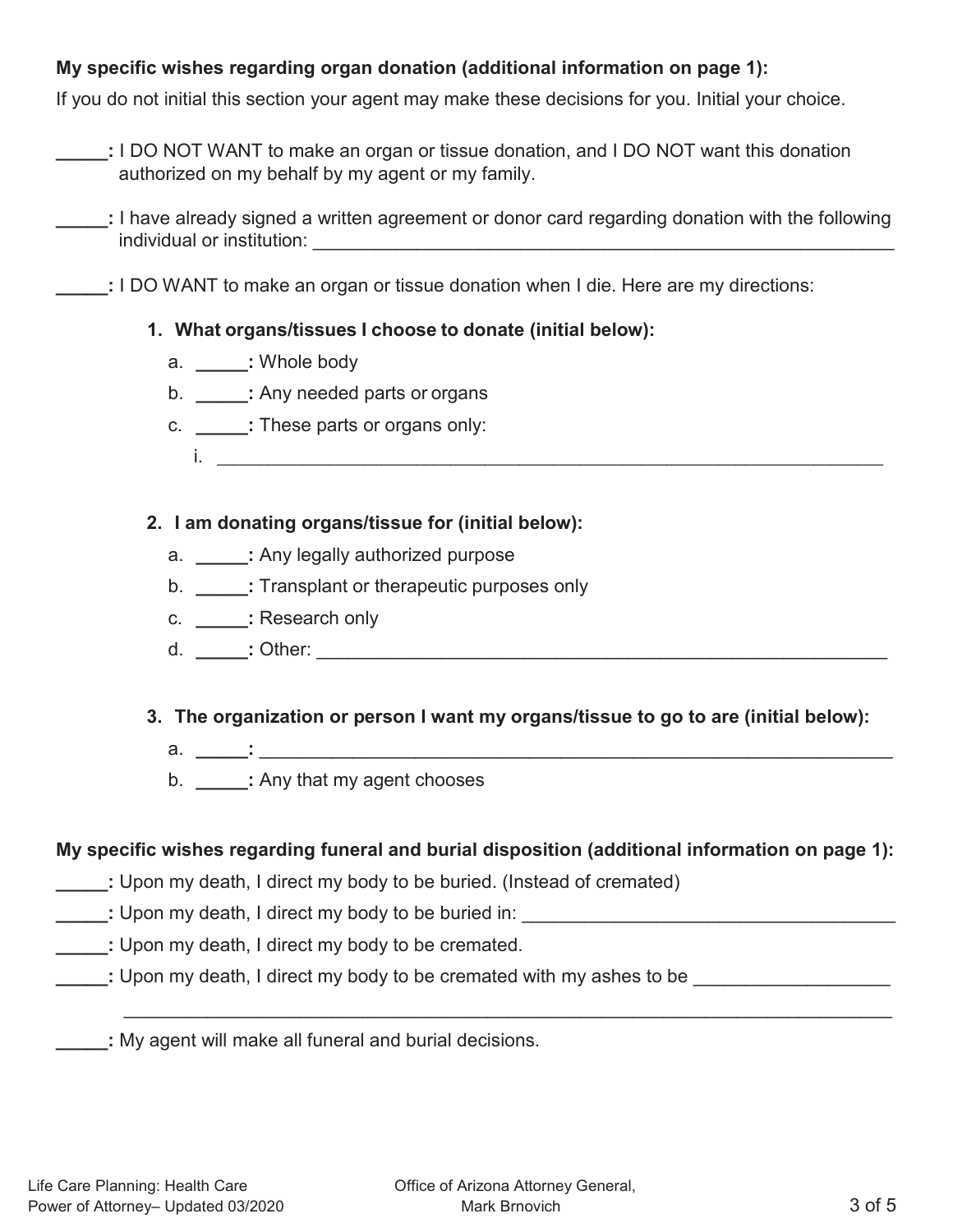### **Do you have a living will?**

If you have a Living Will, **you must attach** the Living Will to this form. A blank Living Will is available on the Attorney General's website www.azag.gov. Initial below.

**\_\_\_\_\_:** I have SIGNED AND ATTACHED a completed Living Will to this Health Care Power of Attorney.

**\_\_\_\_\_:** I have NOT SIGNED a Living Will.

# **Do you have a POLST (Portable Medical Order)?**

A **POLST** form is for when you become seriously ill or frail and toward the end of life. A blank POLST is available on the Attorney General's website www.azag.gov. Initial below.

**\_\_\_\_\_:** I have SIGNED AND ATTACHED a completed POLST to this Health Care Power of Attorney.

**\_\_\_\_\_:** I have NOT SIGNED a POLST.

**Do you have a Prehospital Medical Care Directive – a type of Do Not Resuscitate form (DNR)?**  A blank Prehospital Medical Care Directive or DNR is available on the Attorney General's website www.azag.gov. Initial below.

- **\_\_\_\_\_:** I and my doctor or health care provider HAVE SIGNED a Prehospital Medical Care Directive or DNR on Paper with ORANGE background in the event that Emergency Medical Technicians or hospital emergency personnel are called and my heart or breathing has stopped.
- **\_\_\_\_\_:** I have NOT SIGNED a Prehospital Medical Care Directive or DNR.

#### **PHYSICIAN AFFIDAVIT (OPTIONAL)**

You may wish to ask questions of your physician regarding a particular treatment or about the options in the form. If you do speak with your physician it is a good idea to ask your physician to complete this affidavit and keep a copy for his/her file.

I, Dr. \_\_\_\_\_\_\_\_\_\_\_\_\_\_\_\_\_\_\_\_\_\_\_\_\_\_\_\_\_\_\_\_\_\_have reviewed this document and have discussed with

any questions regarding the probable medical consequences of the treatment

choices provided above. This discussion with the principal occurred on this day

I have agreed to comply with the provisions of this directive.

Signature of Physician

 $\overline{\phantom{a}}$  , where  $\overline{\phantom{a}}$  , where  $\overline{\phantom{a}}$  , where  $\overline{\phantom{a}}$ 

# **HIPAA WAIVER OF CONFIDENTIALITY FOR MY AGENT**

**\_\_\_\_\_ (Initial)** I intend for my agent to be treated as I would be with respect to my rights regarding the use and disclosure of my individually identifiable health information or other medical records. This release authority applies to any information governed by the Health Insurance Portability and Accountability Act of 1996 (aka HIPAA), 42 USC 1320d and 45 CFR 160-164.